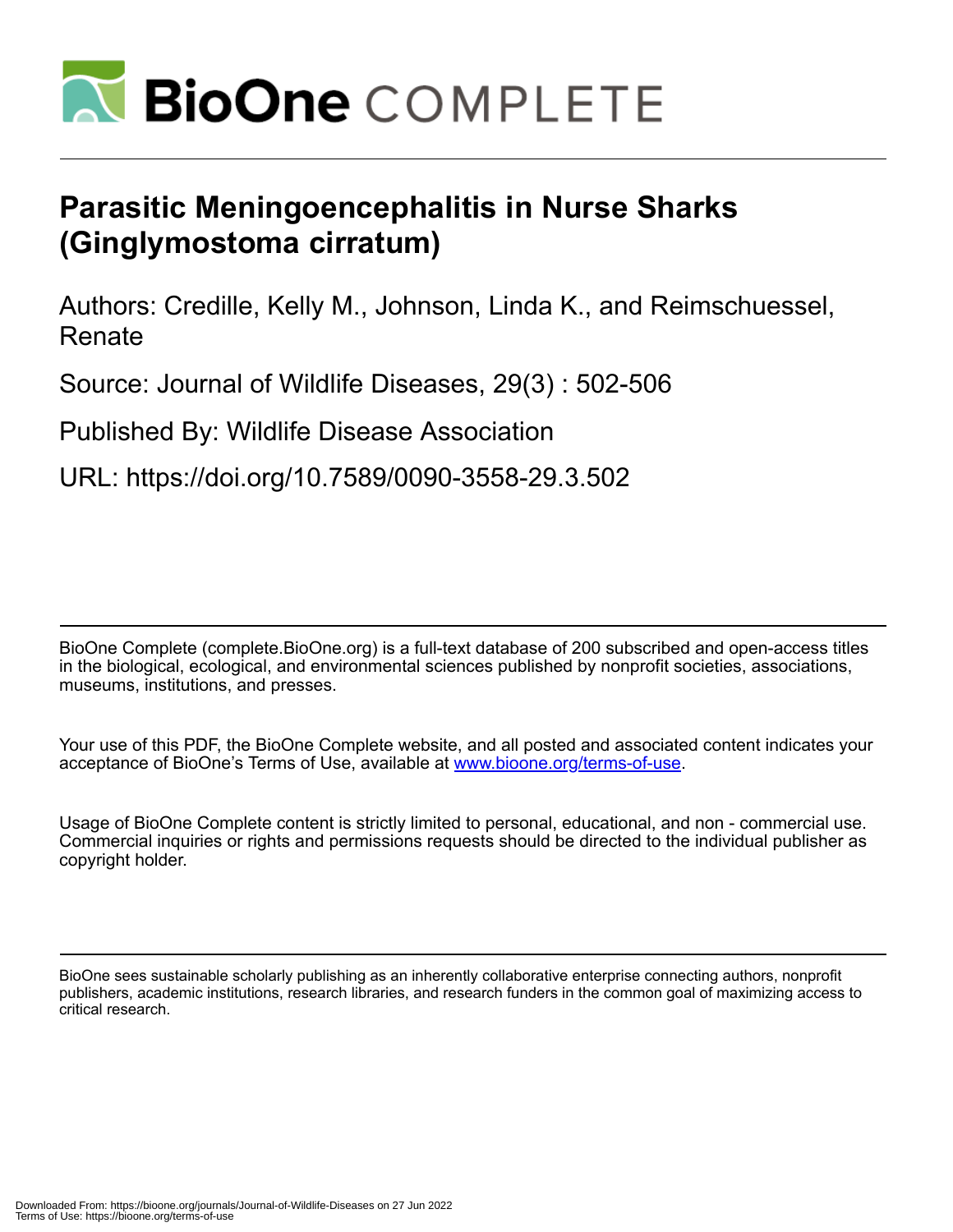## **Parasitic Meningoencephalitis in Nurse Sharks (Ginglymostoma cirratum)**

**Kelly M.** Credille,' **Linda K. Johnson,24 and Renate Reimschuessel,3** 'Department of Pathology, New York State College of Veterinary Medicine, Cornell University, Ithaca, New York 14853, USA; <sup>2</sup> The Registry of Comparative Pathology, Armed Forces Institute of Pathology, Washington, D.C. 20306, USA; <sup>3</sup> Aquatic Pathobiology Center, Department of Pathology, School of Medicine, University of Maryland at Baltimore, 10 South Pine Street, Baltimore, Maryland 21201, USA. 4 Author to whom correspondence should be addressed

ABSTRACT: Based on microscopic examination of the brains of seven wild-caught nurse sharks *(Ginglymostoma cirratum),* we observed a se vere meningoencephalitis associated with nu merous parasitic granulomas. The parasites were larval nematodes with morphologic characteristics of the Superfamily Dracunculoidea. Although meningeal larval aggregates were asso ciated with chronic inflammation, additional parasitic nodules found on the endocardial surface and perimandibular region did not provoke **an inflammatory response.** Neither the route of infection nor life cycle were determined.

*Key words:* Elasmobranch, Dracunculoidea, **meningoencephalitis, nematode larvae,** nurse shark, *Ginglymostoma cirratum.*

Wild-caught elasmobranchs are often parasitized; however, there are relatively few reports of nematode infection, es pecially in the nervous system (Cheung, 1992). We here describe aggregates of larval nematodes associated with meningoencephalitis in wild-caught nurse sharks *(Ginglymostoma cirratum)* from the Florida Keys, Florida (USA) (24°33'N, 81 $946'W$ ). During a 3-yr period (1987 to 1990), six nurse sharks were captured for the purpose of studying normal elasmobranch microanatomy. The sharks ranged in standard length from 1.5 to 2 m. None of the sharks was noted displaying abnormal behavior.

No lesions were observed grossly. Samples of formalin-fixed, paraffin-embedded tissues from multiple areas of the brain and most organs were sectioned at  $4-5 \mu m$ , stained with hematoxylin and eosin, and examined microscopically. Histologically, the cerebral meninges were multifocally expanded  $\leq 20$  times their normal thickness by dense aggregates of coiled nema tode larvae and inflammatory cells (Fig.

1). Inflammation consisted of plasma cells, lymphocytes, and acidophilic granulocytes within a loose fibrovascular stroma. The inflammatory response was most severe surrounding larval aggregates. Meninges also contained occasional lymphoid nodules and granulomas of epithelioid macrophages not centered around discernable nematode larvae. Meningeal vessels and lymphatics were frequently thickened, ectatic, and cuffed by chronic inflammatory cells. The superficial layers of the cerebral neuropil had moderate gliosis and numer ous, multifocal perivascular cuffs of primarily mononuclear cells surrounded by congested vessels.

In all cases, parasitic nodules were located in the superficial layers of the thickened meninges, supported by fibrous con nective tissue and surrounded by inflammatory cells. The largest parasitic nodule measured 1,600  $\mu$ m  $\times$  800  $\mu$ m and four other nodules averaging 800  $\mu$ m  $\times$  $600 \mu m$  also were present in the same cerebral section. Most nodules were not en capsulated, but well-demarcated by a perimeter of thickened fibrous stroma and inflammation. Within nodules the parasites were separated by inflammation and a fine fibrous tissue meshwork surrounding individual larvae (Fig. 2). Extra-parasitic, globular, eosinophilic material, similar to that noted within larval digestive tracts, occasionally surrounded the nematodes. Larvae were not found within blood ves sels.

The diameter of the anterior end of the larvae measured 8  $\mu$ m, the mid-body 20  $\mu$ m, and the posterior tapered into a thin tail,  $4 \mu m$  in diameter. The coiled larvae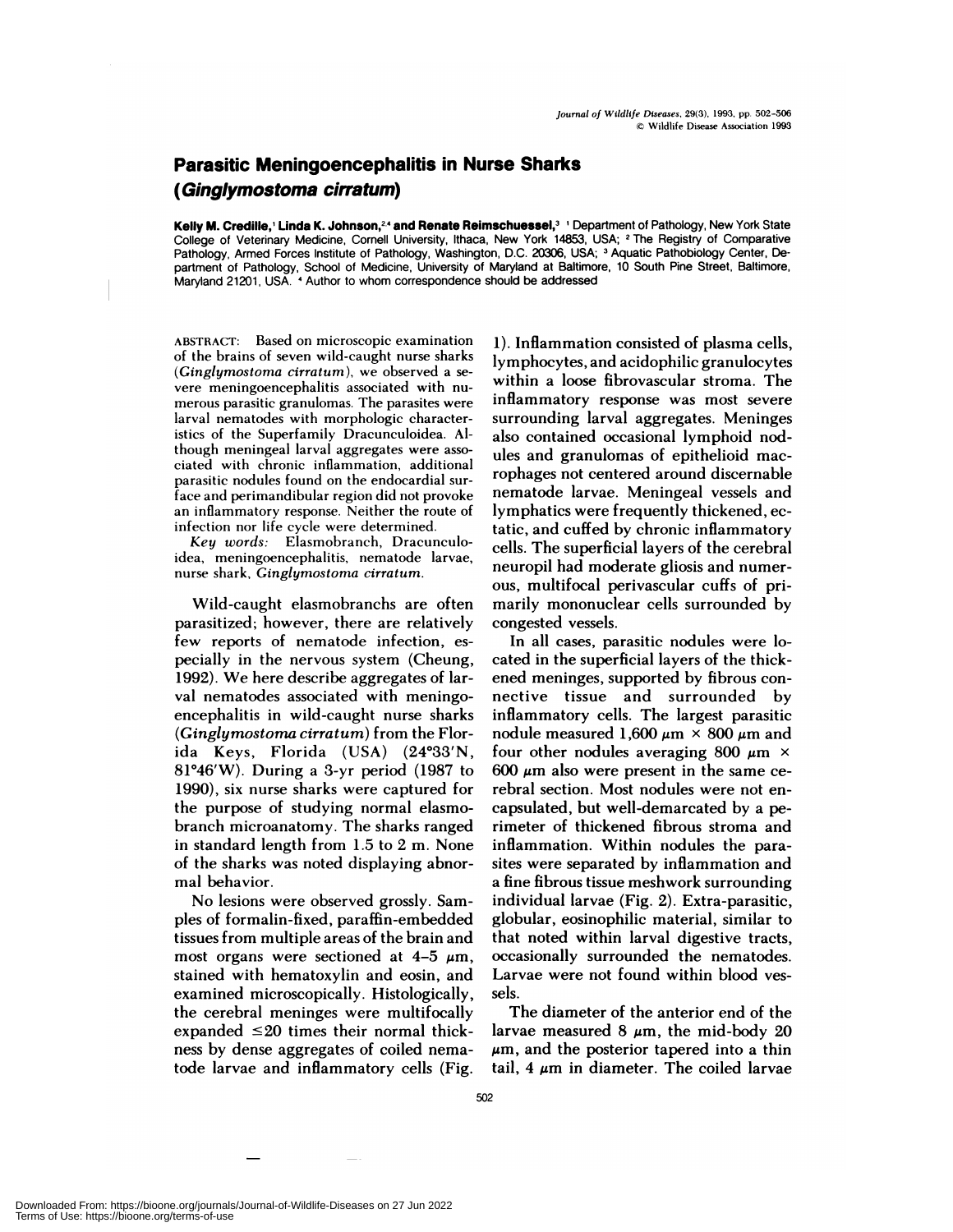

**FIGURE** 1. Thickened, inflamed meninges witn ectatic vessels of a nurse shark. Superficial vessels in the cerebral neuropil are made prominent by thick perivascular cuffs of mononuclear inflammatory cells (arrows). H&E. Bar =  $450 \mu m$ .

measured between 200  $\mu$ m and 280  $\mu$ m in length. Larvae had a thin  $(1 \mu m)$  finely striated cuticle and a distinct digestive tract made prominent by an intensely eosinophilic staining material. In larval cross sections, there were five to six plump basophilic cells lining the interior of the body cavity and three or four thin, flattened cells surrounded the cylindrical, eosinophilicstaining digestive tract. The identity of the larvae was most likely Superfamily Dracunculoidea of the Order Spirurida (R. Lichtenfels, pers. comm.). A representative microslide of the nematode larvae has been deposited in the U.S. National Parasite Collection, Beltsville, Maryland as USNM Helminth Collection Number 82487.

The meninges of one heavily parasitized shark contained nematode larval nodules as previously described, and a parasitic granuloma incorporating morphologically different larval nematodes. The single



**FIGURE 2. Meningeal larval aggregate in a nurse** shark. Bar =  $180 \mu m$ . Inset of nematode larvae depicting their darkly staining digestive tract and ta pered tail. H&E. Bar =  $40 \mu m$ .

nodule, measuring  $480 \mu m \times 640 \mu m$ , demarcated by peripheral chronic inflammatory cells and central unencapsulated, spicular, eosinophilic material, contained numerous nematode larvae resembling microfilaria (Fig. 3). Larvae measured 6 to 10  $\mu$ m in width and more than 120  $\mu$ m in length. These nematodes had rounded cephalic extremities and tapered caudal regions. The parasites did not possess a discernable digestive tract and lacked the distinct eosinophilia characteristic of the larvae within other meningeal nodules. Larvae had a thin cuticle with numerous, densely-packed cells defining their body cavities. Most microfilaria-like larvae were slightly curved and surrounded by macrophages, lymphocytes and eosinophilic granulocytes. Adjacent to this granuloma was an apparently degenerate adult nematode body wall, measuring  $100 \mu m$  in width, with the interior cavity containing five fragments of the previously described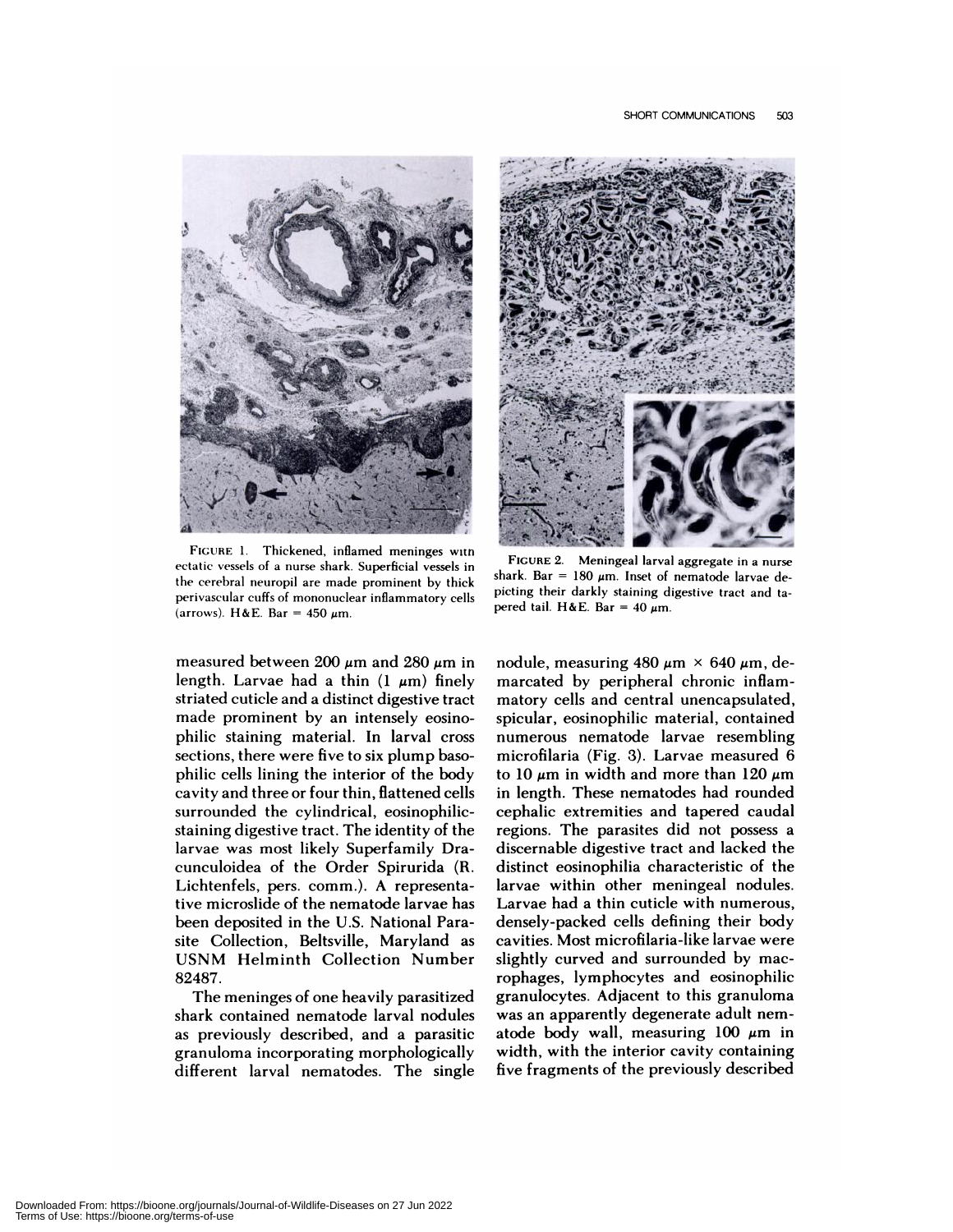

FIGURE 3. Focal parasitic granuloma involving microfilaria-like nematode larvae in the meninges of a nurse shark. H&E. Bar =  $83 \mu m$ .

larvae (Fig. 4). These may represent a microfilaroid type of first-stage larvae similar to that described in a report of *Ichthyofilana canadensis,* another member of the Dracunculoidea superfamily (Appy and Anderson, 1984).

Parasitic nodules of the type described in the meninges were found in other tissues from sharks in this group. In one shark, a nodule measuring  $1,800 \mu m \times 800 \mu m$  was attached to the endocardium, bulging into the ventricular sinus (Fig. 5). In another case, four nodules were located in the con nective tissue adjacent to mandibular cartilage. Morphologic characteristics of these nematode larvae were similar to those previously described. In contrast to the meningeal larval aggregates, however, there was little to no inflammation associated with nodules in either the heart or man dible.

An additional younger nurse shark, measuring 0.7 m in length, was caught in the Florida Keys, Florida (24°33'N,



**FIGURE** 4. Apparently degenerate adult nematode containing fragments of larvae. H&E. Bar **<sup>=</sup>** 14  $\mu$ m.

81°46'W) for a separate study in May 1987, and died soon after capture. On histologic examination, we observed ventral men ingeal aggregates of nematode larvae similar to those described in this study. In the shark captured in May 1987, there was little inflammatory reaction associated with the larval mass. Neither adults nor microfilaria-like larvae were noted.

Further identification of these parasites was difficult due to the lack of characteristic features of the larvae and a limited amount of material available to study. No adults were found during necropsy nor following histologic evaluation of these sharks. Other dracunculoids reported in sharks are the genera *Granulinema* (Moravec and Little, 1988), *Lockenloia* (Adamson and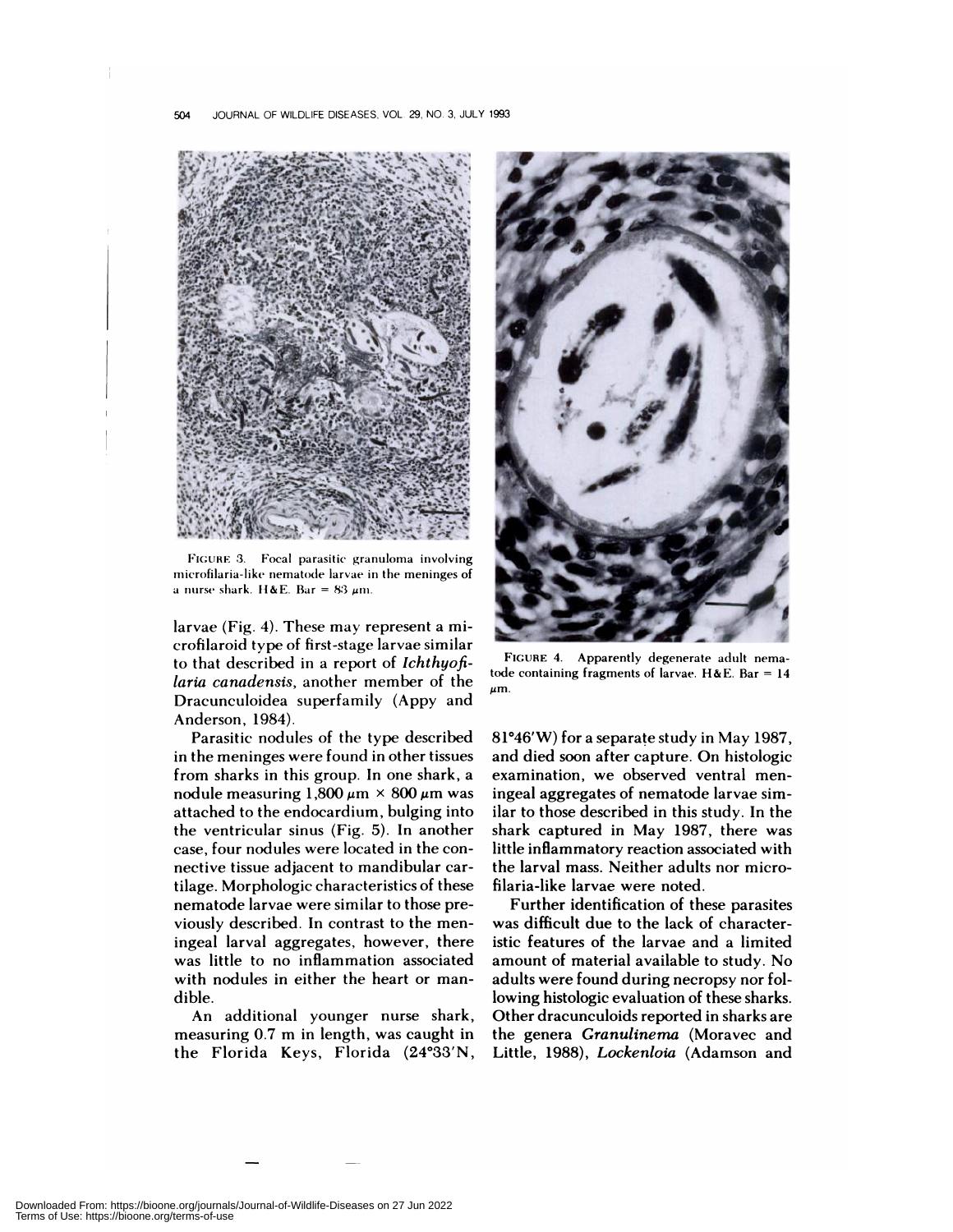Caira, 1991), and *Phlyctainophora* (Steiner, 1921; Adamson et al., 1987). None is reported as occurring in the brain or me ninges. This is the first report of nematode larvae in the meninges of nurse sharks with morphologic characteristics of the Superfamily Dracunculoidea.

Reports of elasmobranchs infected by larval dracunculoid nematodes are rare, although larval granulomas have been found in ovaries of black-tip sharks *(Carcharhinus limbatus)* (Rosa-Molinar et a!., 1983) and the uterus of a sandbar shark *(Carcharhinus plumbeus)* (Benz et al., 1987). The larval nematodes found in granulation tissue from a sandbar shark appear morphologically similar to those encountered in the meninges of these nurse sharks. As in these cases the intestinal lu men of the larvae stained intensely, how ever a tooth-like projection was noted at the anterior extremity, a feature not detected in the larvae found in the nurse sharks.

It is unclear whether the meningeal location of the larval nematodes seen in these cases is a normal or aberrant migration pattern. Based on Adamson and Caira's (1991) description of fragments of an adult dracunculoid nematode identified as *Lockenloia sanguinis* found in the heart of a nurse shark, we suggest that larvae could reach the brain from a cardiac location. The larval nematode nodule adherent to the endocardium of one of the sharks in this study is evidence that such a route is likely, even though larvae were not observed in vessels.

Also unclear is whether the parasitic nodules are the sole cause of the severe, chronic meningitis, as similar larval nodules in other tissue locations provoked a less intense inflammatory response. The marked meningitis may have predisposed these sharks to capture, and as each was similarly parasitized, this condition may not be uncommon, at least not in some shark populations. Questions persist as to the taxonomy and life cycle of this nem-



**FIGURE** 5. Parasitic nodule adherent to the en docardium of one nurse shark. H&E. Bar = 200  $\mu$ m.

atode, the location of the adults, and why larval aggregates failed to provoke an intense inflammatory response in locations other than the brain.

The authors are grateful to Dr. George Migaki for instigating and encouraging this investigation, and Drs. Gail Heyer, Ralph Lichtenfels, Marion Georgi, Martin Adamson, Chris Gardiner and Mark Eberhard for their contributions to this investigation.

This study was supported in part by grant number RROO3O1-27 from the Comparative Medicine Program, National Center for Research Resources, National Institutes of Health, Bethesda, Maryland, under the auspices of Universities Associated for Research and Education in Pathology (UAREP), Inc., Bethesda, Maryland.

## **LITERATURE CITED**

ADAMSON, M. L., **AND** J. N. **CAIRA. 1991.** *Lockenloia sanguinis* **(Nematoda, Dracunculoidea)** from the heart of a nurse shark *(Ginglymostoma*